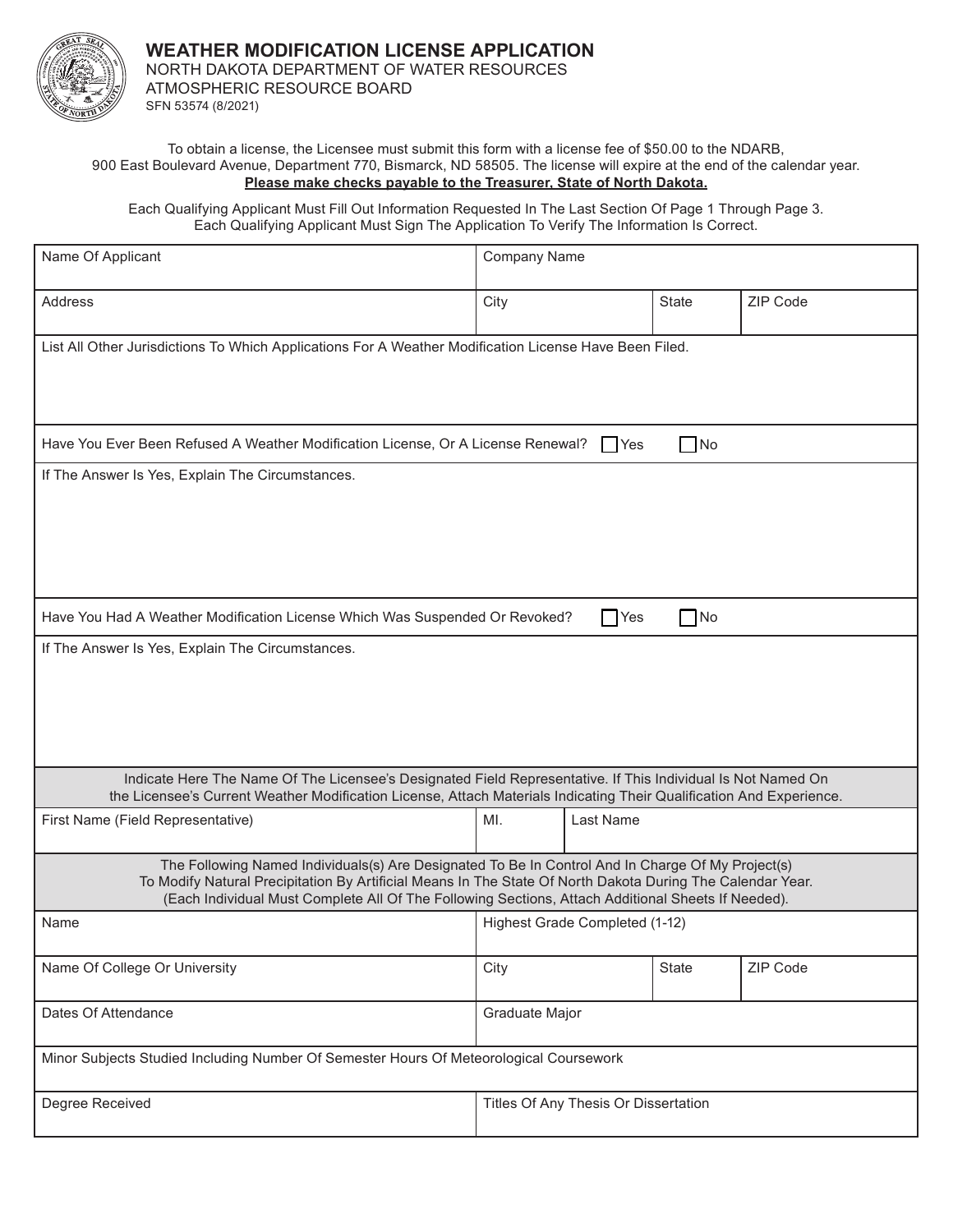| Page 2 or 3                                                                                                                                                                                                                  |                              |                       |                  |          |  |
|------------------------------------------------------------------------------------------------------------------------------------------------------------------------------------------------------------------------------|------------------------------|-----------------------|------------------|----------|--|
| Name And Location Of Other Schools, Dates, Attended, Subjects Studied                                                                                                                                                        |                              |                       |                  |          |  |
| Certificates Or Licenses Of Professional Status                                                                                                                                                                              |                              |                       |                  |          |  |
| Memberships                                                                                                                                                                                                                  |                              |                       |                  |          |  |
|                                                                                                                                                                                                                              |                              |                       |                  |          |  |
| Experience In Weather Modification Operations, Experiments, Or Planning. Emphasis Should Be Given To Experience<br>With Reference To Meteorological Conditions Typical Of North Dakota. (Begin With Most Recent Experience.) |                              |                       |                  |          |  |
| Employer's Name                                                                                                                                                                                                              |                              |                       | Type Of Business |          |  |
| Address                                                                                                                                                                                                                      |                              |                       | State            | ZIP Code |  |
| Position                                                                                                                                                                                                                     | <b>Description Of Duties</b> |                       |                  |          |  |
| Name Of Supervisor                                                                                                                                                                                                           |                              |                       |                  |          |  |
| Address                                                                                                                                                                                                                      |                              | City                  | State            | ZIP Code |  |
| Employer's Name                                                                                                                                                                                                              |                              | Dates Of Employment   | Type Of Business |          |  |
| Address                                                                                                                                                                                                                      |                              | City                  | <b>State</b>     | ZIP Code |  |
| Position                                                                                                                                                                                                                     | Description Of Duties        |                       |                  |          |  |
| Name Of Supervisor                                                                                                                                                                                                           |                              |                       |                  |          |  |
| Address                                                                                                                                                                                                                      |                              | City                  | State            | ZIP Code |  |
| Employer's Name                                                                                                                                                                                                              | Dates Of Employment          |                       | Type Of Business |          |  |
| Address                                                                                                                                                                                                                      |                              | City                  | State            | ZIP Code |  |
| Position                                                                                                                                                                                                                     |                              | Description Of Duties |                  |          |  |
| Name Of Supervisor                                                                                                                                                                                                           |                              |                       |                  |          |  |
| Address                                                                                                                                                                                                                      |                              | City                  | State            | ZIP Code |  |